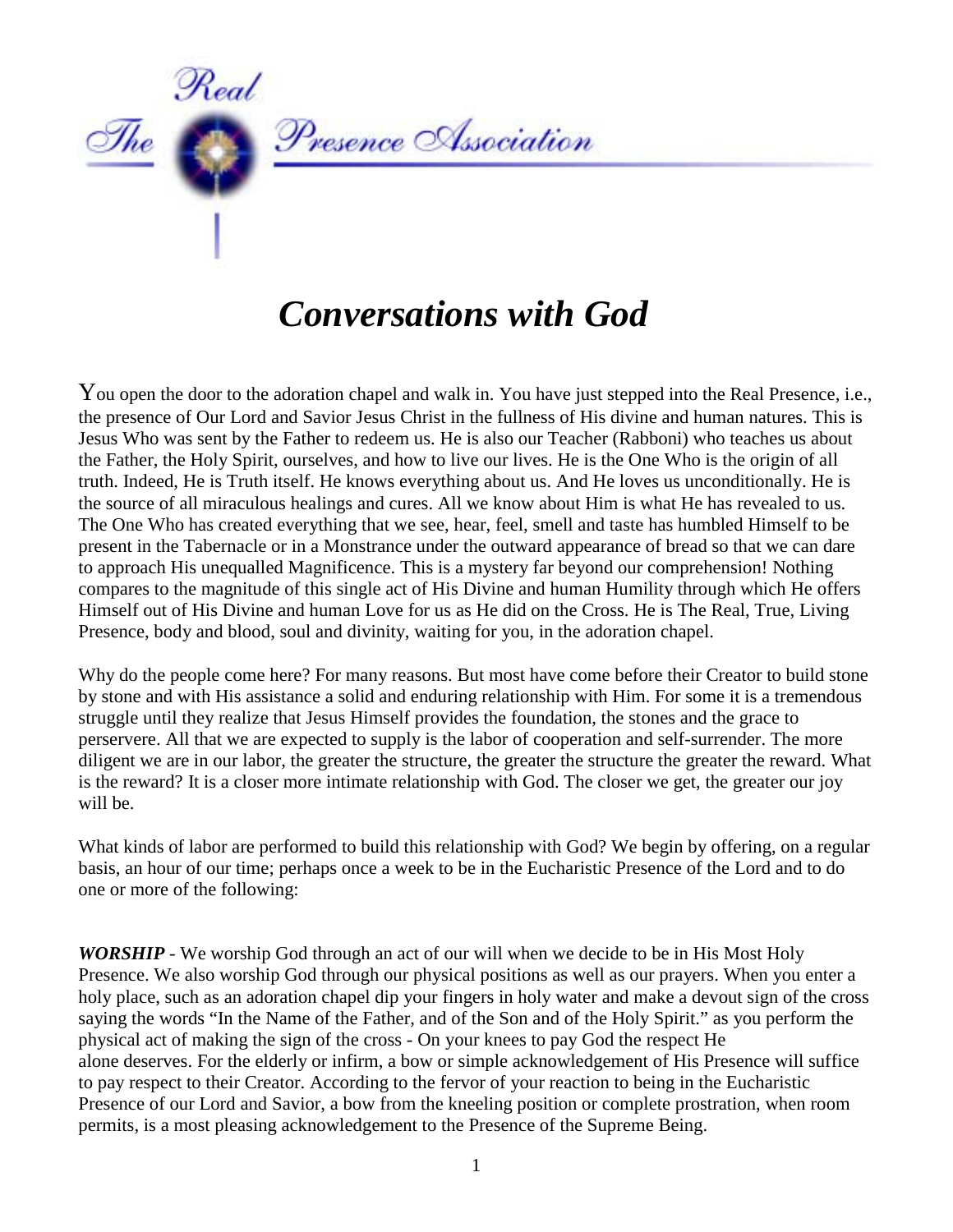We also worship God by reading the many beautiful prayers of praise contained in the Book of Psalms. Other prayers that pay homage to God may be found in your favorite prayer book. In addition, we may worship Our Lord by our own spontaneous prayers that come from the heart as a reaction to the Greatness of God. These are genuine acts of praise meant for Him alone.

*TEMPORAL PETITIONS* - When family, friends, acquaintances or we ourselves need or want things that are of this world such as:

- a cure for illness like from physical and mental diseases,
- a healing like from deformities or accidents,
- a necessity like a job, food, clothing, shelter, etc.,
- a favor like a sunny day, rain, house, car, test, safe trip, etc.,
- a holy cause like vocations to the religious life, an end to abortions, the intentions of the Holy Father, etc.,
- a special want for a heart's desire like to meet a mate, make a decision, etc.,
- help to overcome a bad habit

then we prayerfully Implore Our Lord and ask for what we want, even if it takes a miracle, but only if it is God's Will that our request be answered.

*SPIRITUAL PETITIONS* - Not only do we have a body but we also have a soul which needs spiritual nourishment to achieve its ultimate goal, Heaven and the Beatific Vision. Petition God to raise you to the level of holiness He has waiting for you and you alone. Plead with Him to teach you how to know, love and serve Him. Ask for an increase in graces in all the virtues so that you may imitate Our Blessed Mother in the perfection in which she practiced them. Call upon the angels and saints to intercede before the Throne of God for ourselves and others.

Pray for the sick, the dying and those who are homeless or in prison to keep satan from snatching them away in their moments of despair and confusion. Pray for the spiritual well-being of family, friends, acquaintances and even strangers openly living in mortal sin who will surely go to Hell without your petitions to God on their behalf. Never forget to include the poor souls in Purgatory in your offering of prayers to God. They, in turn, will become petitioners for you. When you earnestly plead for others, you are twice blest for God not only hears the invocation but He also hears the voice of the supplicant.

*THANKSGIVING* - Everything is a good that comes from God and belongs to God. The roads, cars, streetlights, family, friends, clothes, food, trees, grass, sky, mountains, you name it, God created it. Oh yes! So and so is written as the inventor of this gadget or that machine but every inventor was given the talent to invent from God. We owe thanks to God for everything we have and enjoy all day long when we truly comprehend this, we will realize our arrogance for thoughts we have about "our accomplishments" or "our possessions". For in truth we are nothing and owe all that we are and have to God and God alone. Since there is nothing we have that is ours, there is no way we can possibly repay Our Lord for His generosity. However we can and should, at the very least, acknowledge His gifts to us and demonstrate our gratitude through prayers of thanksgiving for the many gifts we receive in abundance daily from Him.

We even need to be thankful for the crosses God sends to us. It is our obligation to accept our crosses because they are God's Holy Will for us. They are visible signs of His love that He gives to each of us.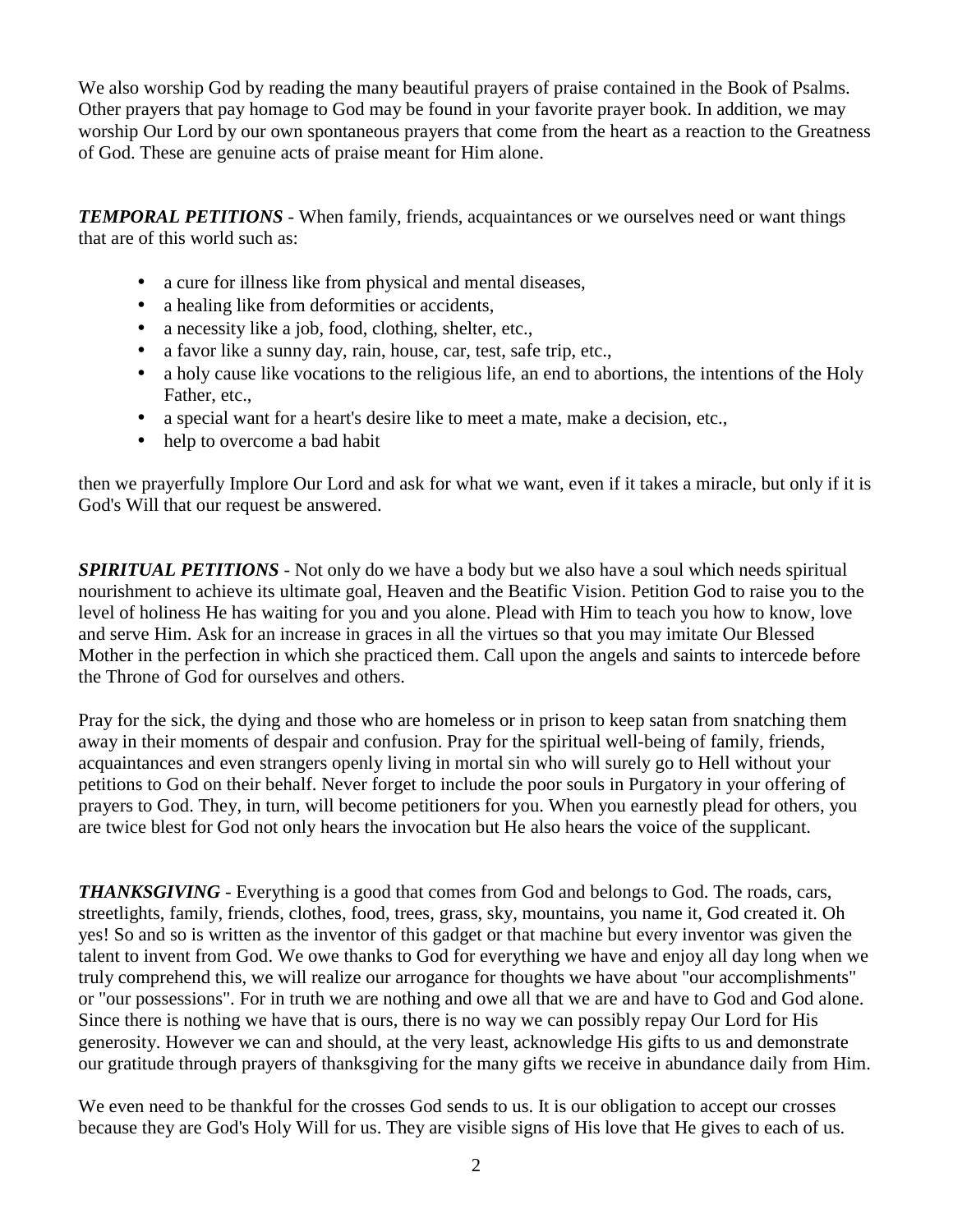These sufferings, united to Christ, are our opportunities to grow in holiness. How many times have we heard from the greatest of saints about the enormous value of suffering. Why so? Because through our sufferings we grow ever closer to God. And the closer we get to God, the greater our joy will be for all eternity. As Jesus accepted His Father's Will and the cup of suffering in the garden so should we. (Matthew 26:39).

*FORGIVENESS* - Appeal to God's Divine Mercy. In the "Diary" of St. Faustina, Jesus says; "…I am Love and Mercy itself. (1074) ... Let no soul fear to draw near to Me, even though its sins be as scarlet. (699) … My mercy is greater than your sins and those of the entire world. (1485) … I let my Sacred Heart be pierced with a lance, thus opening wide the source of mercy for you. Come, then, with trust to draw graces from this fountain. I never reject a contrite heart. (1485)… The greater the sinner, the greater the right he has to My mercy. (723)".

When we ask for forgiveness and mercy, we are told by Jesus that we have to forgive and be merciful to others, "For if you forgive men their trepasses, your heavenly Father also will forgive you; but if you do not forgive men their trespasses, neither will your Father forgive your trepasses." (Matthew 6:14-15). Jesus tells us to forgive without limit when He told Peter he must forgive His brother, "I do not say to you seven times, but seventy times seven." (Matthew 18:21).

God wants us to approach His Divine Mercy and obtain sacramental forgiveness by going to Confession to reconcile our relationship with Him. It is through the sacrament of reconciliation that we receive God's forgiveness for our sins as well as an abundance of graces to help us to maintain our relationship with Him. When we lose God, we lose our joy.

*REPARATION* - Many horrible sins are committed against Jesus Christ who offered Himself as a victim for the reparation of sins. Sins of blasphemies at war with the Holy Name, invalid and graceless Holy Communions, sacrileges that oppose and profane the Sacred Host, infidelity and unfaithfulness of and abuse toward His love for us, disobedience to His Holy Laws, and hostile contempt towards His Holy Presence. Although God in His Divine Mercy forgives us our sins, we still have to repair for whatever damage those sins may have caused. We need to make amends for the wrongs or injuries committed against God. We do this through prayer, penance and sacrifice.

*OFFERING & SACRIFICE* - When the heart is moved with gratitude, we are prompted to respond in ways that we know are pleasing to God. It becomes easy to practice the gift of charity because He Who is Almighty has done something great for me and I feel His Love yet I am not worthy of it. Let me make a personal offering of my time or talents, or money to someone less fortunate. Let me make a sacrifice of something which I sense has value, and never thought I could live without. Let me reach out and touch someone because I have been touched and I know I will never be the same. Like Mother Teresa, let me do something beautiful for God. Physical actions united to Christ and performed for the love of God are prayer.

**TESTIMONIALS** - God is a living God. He is here today physically present, body and blood, soul and divinity, in the Holy Eucharist. This is the same God who walked among the people 2000 years ago and performed miracles, cured the sick, healed the blind and lame, cast out demons, forgave sins and taught people how to live their lives. He is still doing the same things today.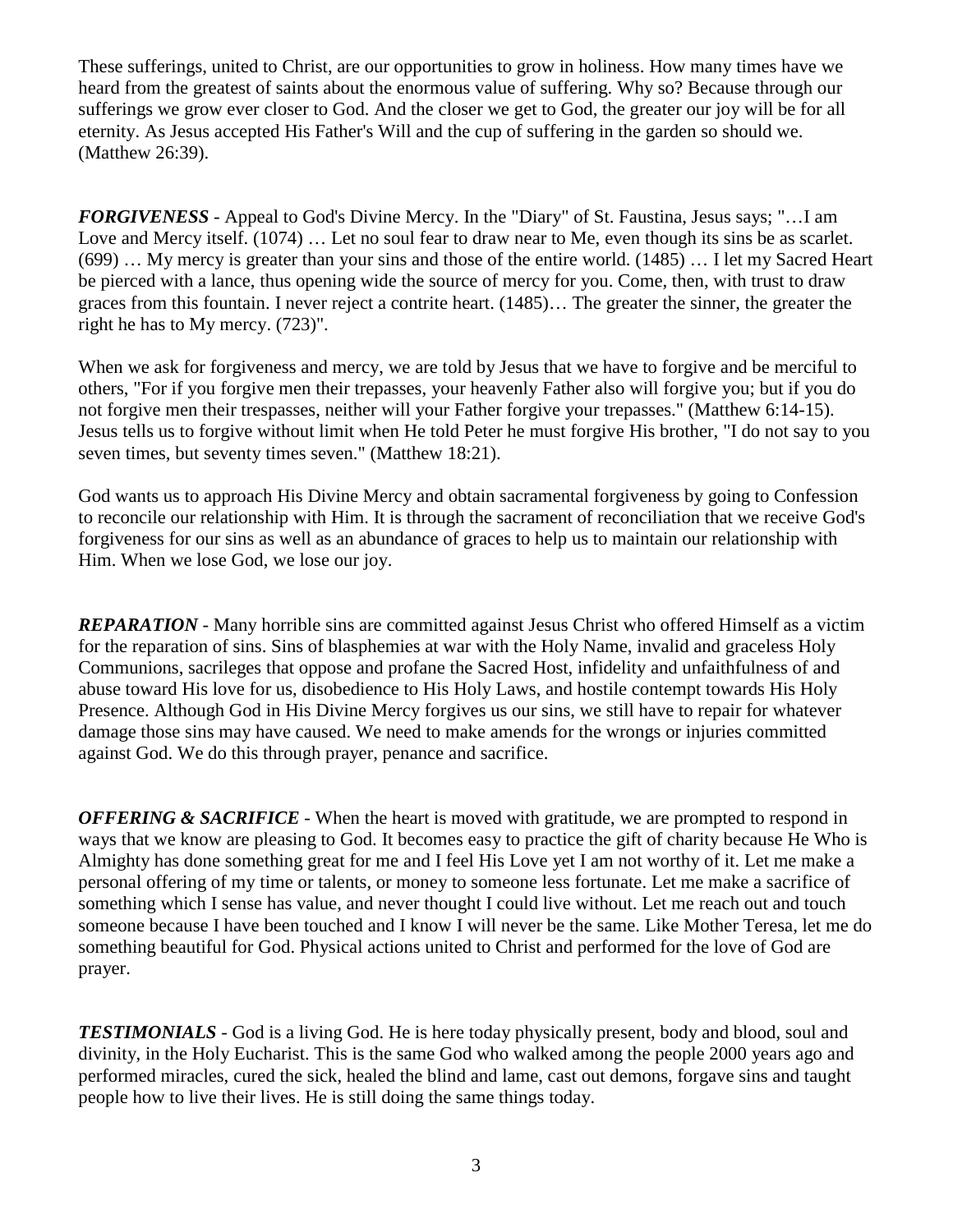People committed to adoration found themselves healed spiritually or physically or their lives were visibly improved in some manner or another. All they know is they needed something, they prayed to God for it and received it. These are the people who will stand there and tell you about the goodness of the Lord. They are ready to proclaim what has happened to them to anyone who is willing to listen. Like the one leper out of the ten that Our Lord cured (Luke 17:12-19), these people not only came back to give thanks to the Lord but they are ready and willing to proclaim it to the world. By their testimonies, their faith increases not only for themselves but for those who see and hear them.

*SILENCE* - We pay homage to God when we practice silence in His Presence. It is probably difficult for most of us to allow silence to take over, to "just be". To pay no attention to our sense of sight, hearing and smell, to allow no internal words to surface, to not even have a thought, to just sit or kneel before the monstrance and **wait,** preferably with our eyes closed. It is in the glow of this silence that God speaks to our heart. There are no words to describe the communication which takes place in our inner being when we experience it, we know the value of silence. We feel a wonderful closeness to Him whom we love. We sense peace. It is not necessary to fill our time before the King of Kings with constant prayer. It is considered adoration when we care enough to come into the chapel just to be with Him. Simply being consciously in the presence of God is a form of prayer.

*CONTEMPLATION* - For a long time, contemplation was considered to belong to the domain of those in religious life, especially for the monks and cloistered orders. Not any more. Contemplation is for all of us who seek a closer, more personal relationship with Jesus. When you diligently seek to stay in the state of grace through the frequent reception of the sacraments of reconciliation and communion, you become more diciplined, more faithful to your conversations with God. Your prayer life will gradually deepen whenever you enter into contemplation. Always ask Jesus to help you. Start with whatever causes you to focus on God. It could be a holy image, a favorite prayer, or maybe a reading from a spiritual book. Place yourself in a state of humility. Abandon the world around you. Empty yourself of ego and all that identifies you with the world. Dismiss your cares and charges and yield your will entirely to Him. Be dependent upon Him and open your heart wide to wait for the Spirit of the Lord to come to you. God initiates the moment. When it arrives you will want it to last an eternity. You will return often to contemplation, to the joy of the closeness to God **in** prayer.

From here on, what you started to build stone by stone gradually takes on the shape and form of a beautiful structure. By your perseverance and labor you have bridged the gap between Heaven and earth. Contemplation has elevated you into a meaningful relationship with God.

When we leave the adoration chapel, we are to carry the joy of our relationship with God to everyone we meet. We are expected to evangelize, to speak to everyone about God. He wants us to act as His representative on earth so that others are able to find Him through us. It is through our deeds of corporal and spiritual works of mercy that others will discover God. Then in return, we too will begin to see God in others.

Pray for those who walk away from the challenge to develop a relationship with God.